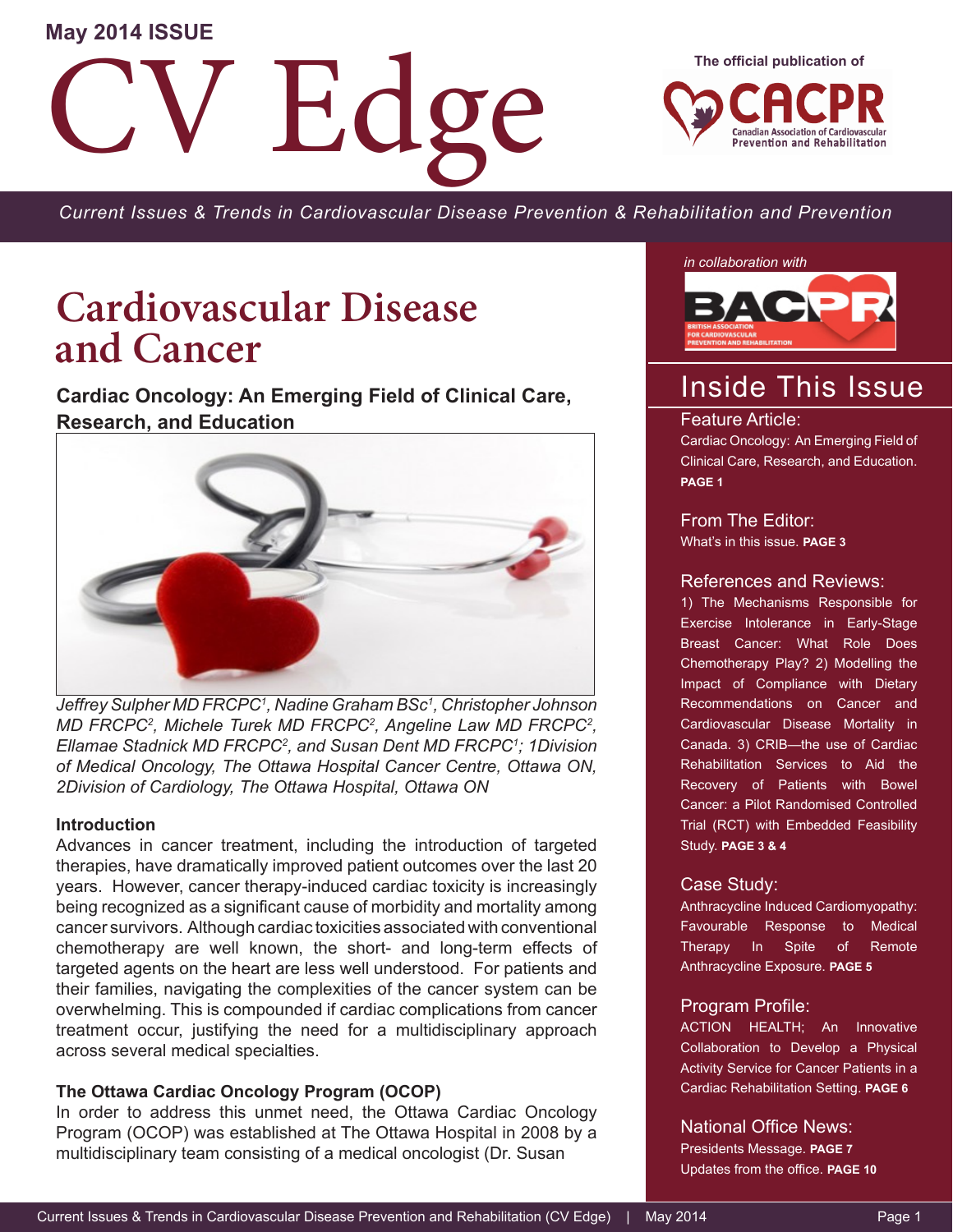Dent), three cardiologists (Dr. Michele Turek, Dr. Christopher Johnson, Dr. Angeline Law) and a pharmacist (Sean Hopkins). OCOP, the first program of its kind in Canada, provides patients with an integrated approach to cancer therapy, and promotes seamless communication between health-care providers. OCOP encompasses three mandates: clinical service, research, and education. Patients benefit from timely access to cardiac assessment and treatment, resulting in improved quality of care. The goal of the research component of the program is to develop a national cardiac oncology patient registry, in order to facilitate the development of evidence-based guidelines for diagnosis and treatment of cardiac toxicity. In collaboration with basic scientists, we are in the process of establishing a translational research program that will evaluate the role of 'novel' biomarkers and specialized cardiac imaging techniques in predicting early signs of cardiac toxicity. The goal of the educational component of the program is to educate patients, practitioners, and health care professionals at various stages of training. The educational needs of trainees are currently met through clinical rotations supplemented by self-directed learning activities, and future efforts will focus on producing electronic learning resources. We have established bimonthly multidisciplinary cardiac oncology rounds to foster education of our staff, residents and fellows. Future education activities will focus on web-based information about the interactions between cancer therapies and the heart.

OCOP has made great strides since its inception. While the initial focus of this clinic pertained to women with early stage breast cancer exposed to chemotherapy +/- trastuzumab, the widespread adoption of targeted therapies in oncology has subsequently led to the referral of a much broader patient population. The clinic takes place four half days per month, and over 550 patients have been evaluated to date. The clinic has gained recognition from several academic institutions across North America, and this has led to the development of a 1-day preceptorship in Ottawa for health care professionals to facilitate the establishment of a cardiac oncology clinic at their respective centres. In recognition of these efforts, the Ottawa Cardiac Oncology Program received the 2013 Innovation Award from the Cancer Quality Council of Ontario.

In July 2013, we established a cardiac oncology research fellowship at the University of Ottawa, the first of its kind in North America. This research fellowship is designed to provide trainees with the opportunity to increase their knowledge and expertise in the detection and treatment of cardiac complications

related to systemic therapy (including chemotherapy and targeted agents).

**The Canadian Cardiac Oncology Network (CCON)** Multidisciplinary collaboration is invaluable in the treatment and management of cancer patients. As the link between cancer therapy and cardiac toxicity has become more evident, there was a growing need to establish a national organization in order to focus clinical and research expertise in this novel area of patient care. In 2011, the Canadian Cardiac Oncology Network (CCON) was established to facilitate collaboration among health care professionals interested in the emerging field of cardiac oncology, working towards understanding how cancer therapies impact cardiac health. The Network's vision is to optimize cardiac care for cancer patients receiving potentially cardiotoxic therapy. The Network's missions are to: 1) gain a better understanding of cardiac complications related to oncology treatments, 2) develop early detection and intervention strategies to optimize cardiac health, and 3) optimize patient outcomes by collaborating with allied healthcare professionals. In order to accomplish these goals, several initiatives are currently underway. CCON is collaborating with national experts to formulate diagnostic, monitoring, and treatment guidelines for the management of patients with cancer therapy-related cardiac toxicity. Several research projects are being prepared for peer-reviewed publication, and a North American cardiac oncology fellowship program is in development. We are also forming partnerships with international cardiac toxicity organizations, such as the International Cardioncology Society (ICOS).

To date, CCON has hosted three national conferences in Ottawa, with a growing interest from a number of health care providers including: oncologists, cardiologists, nurses, pharmacists, radiologists and basic scientists. The 4th Annual Canadian Cardiac Oncology Network Conference was held on May 8-9, 2014 at The Ottawa Convention Centre.

#### **For more Information:**

- The Ottawa Cardiac Oncology Program (OCOP) – Dr. Susan Dent, *sdent@Ottawahospital.on.ca*
- The Canadian Cardiac Oncology Network (CCON) – *info@cardiaconcology.ca*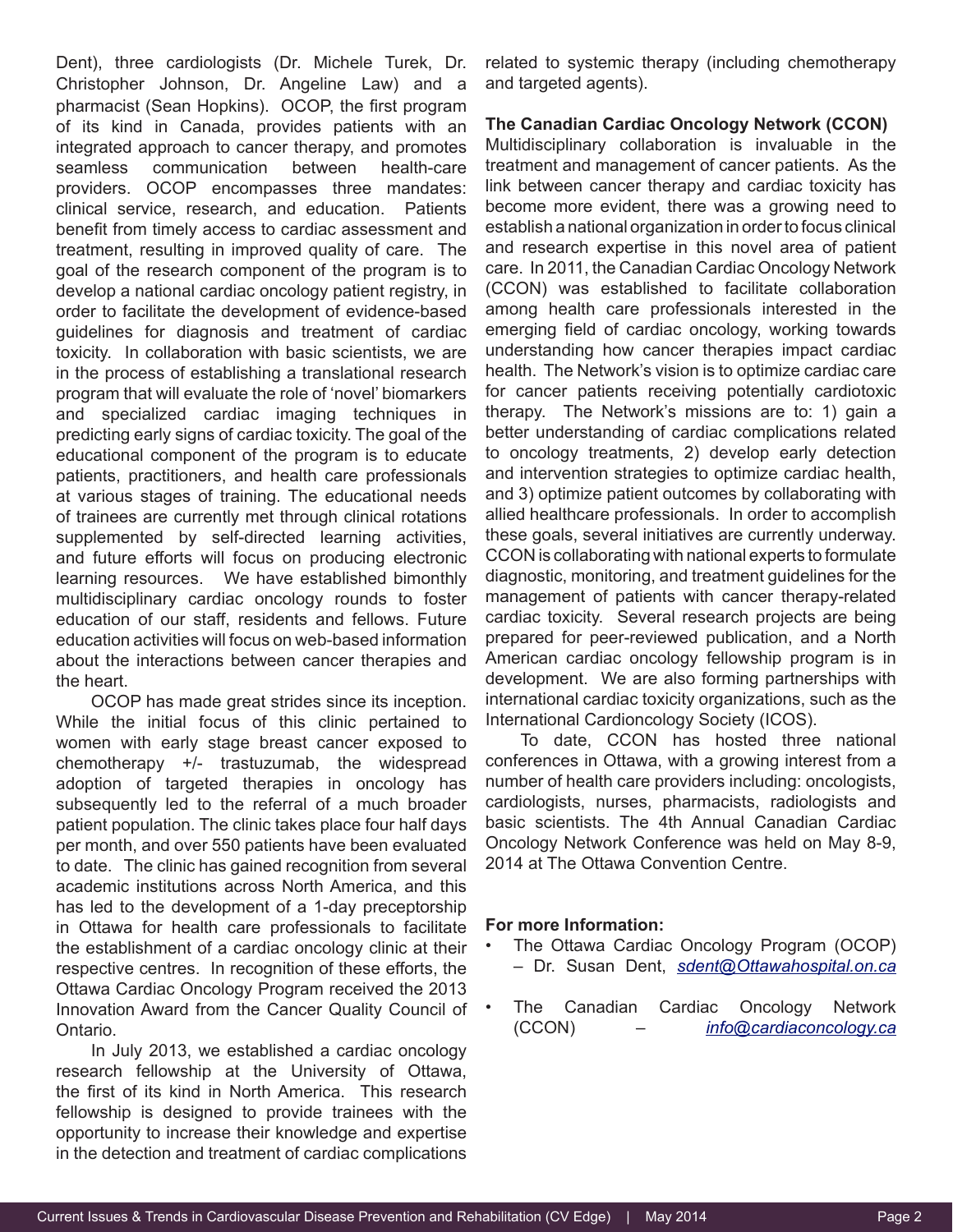## **References and Reviews**

*Reviewed by Kelly Angevaare, R.Kin., MSc, ACSM-RCEP UHN Cardiovascular Prevention and Rehabilitation Program, Toronto, ON*

#### **The Mechanisms Responsible for Exercise Intolerance in Early-Stage Breast Cancer: What Role Does Chemotherapy Play?**

*Bonsignore, A., & Warburton, D. HKPJ 2013; 31: 2-11*

With improved survivor rates among women aggressively treated for breast cancer, the prevalence of chemotherapy-induced cardiotoxicity has increased. Consequently, breast cancer survivors often exhibit reduced left ventricular ejection fraction (LVEF) and impaired exercise tolerance. The poor relationship between resting LVEF and exercise intolerance prompts Bonsignore and Warburton to conduct this review paper in search of central, peripheral, and molecular explanations for the reduced peak oxygen uptake observed in women with breast cancer.

Important highlights of this review include the non-selective nature of treatment agents used that also affect myocardial and endothelial tissue, thus contributing to systolic and diastolic dysfunction, heart failure, hypertension, and cardiovascular disease. During exercise, diastolic dysfunction limits the cardiac output response (consider Frank-Starling mechanism) despite increases in end-diastolic volume, while endothelial dysfunction increases afterload on the heart. Muscle atrophy during and after chemotherapy can lead to weakness, fatigue, and reduced physical activity participation. Finally, anemia often presents with chemotherapy, but its impact on exercise tolerance requires further investigation.

Chronic disease prevention and rehabilitation programs play an important part in improving functional capacity and quality of life among women with breast cancer. This review paper provides physiological evidence for the potential benefits of endurance and strength training during and following treatment.

#### **Modelling the Impact of Compliance with Dietary Recommendations on Cancer and Cardiovascular Disease Mortality in Canada**

*Bélanger, M., et al. Public Health 2014; doi: 10.1016/j.puhe.2013.11.003. [Epub ahead of print]*

Canadian dietary recommendations are linked to a reduced risk of cancer (e.g., stomach and colorectal), cardiovascular disease, diabetes mellitus, and obesity. Of course to be effective, one must successfully commit to following these guidelines of increased consumption of fruits, vegetables, and fibre, and reduced consumption of salt and saturated fat. Bélanger et al.'s paper estimates the impact of changing eating habits to meet Canadian dietary recommendations on mortality rates related to cardiovascular disease and cancer.

A comparative risk assessment model originating from the UK, called PRIME, was used. The 2004 Canadian Community Health Survey provided average dietary intake data, which was compared with Canadian dietary recommendations extracted primarily from Health Canada. On average



*Dr Warner Mampuya, MD PhD FRCPC*

### From the Editor

Cardiovascular disease and cancer are the two leading causes of death. Together, they make up to 50% of the mortality. Recent advances in cancer treatment improved the survival rate tremendously. There has been an increased recognition of cardiovascular adverse effects of many cancer therapies. These adverse effects include hypertension, left ventricular dysfunction (heart failure), arrhythmia and vasculopathy.

As a result, an increasing number of cancer patients and survivors have cardiovascular disease. In the long-term, these side effects can undermine the success achieved by cancer treatment. Prevention is therefore important in keeping today's cancer survivors from becoming tomorrow's cardiac patients.

Cardio-oncology programs ensure the prevention of cardiovascular complications caused by chemo- or radiationtherapy and the specialized cardiac evaluation, treatment and follow-up of cardiovascular morbidities.

As professionals of cardiac rehabilitation and prevention, we have to improve our knowledge of this reality and work to find strategies to help these patients.

This issue is dedicated to cardio-oncology, which is a fast growing field that tries to bridge the gap of collaboration between oncologists and cardiologists and improve the care of cancer patients with potential cardiac problems. Our Featured article is written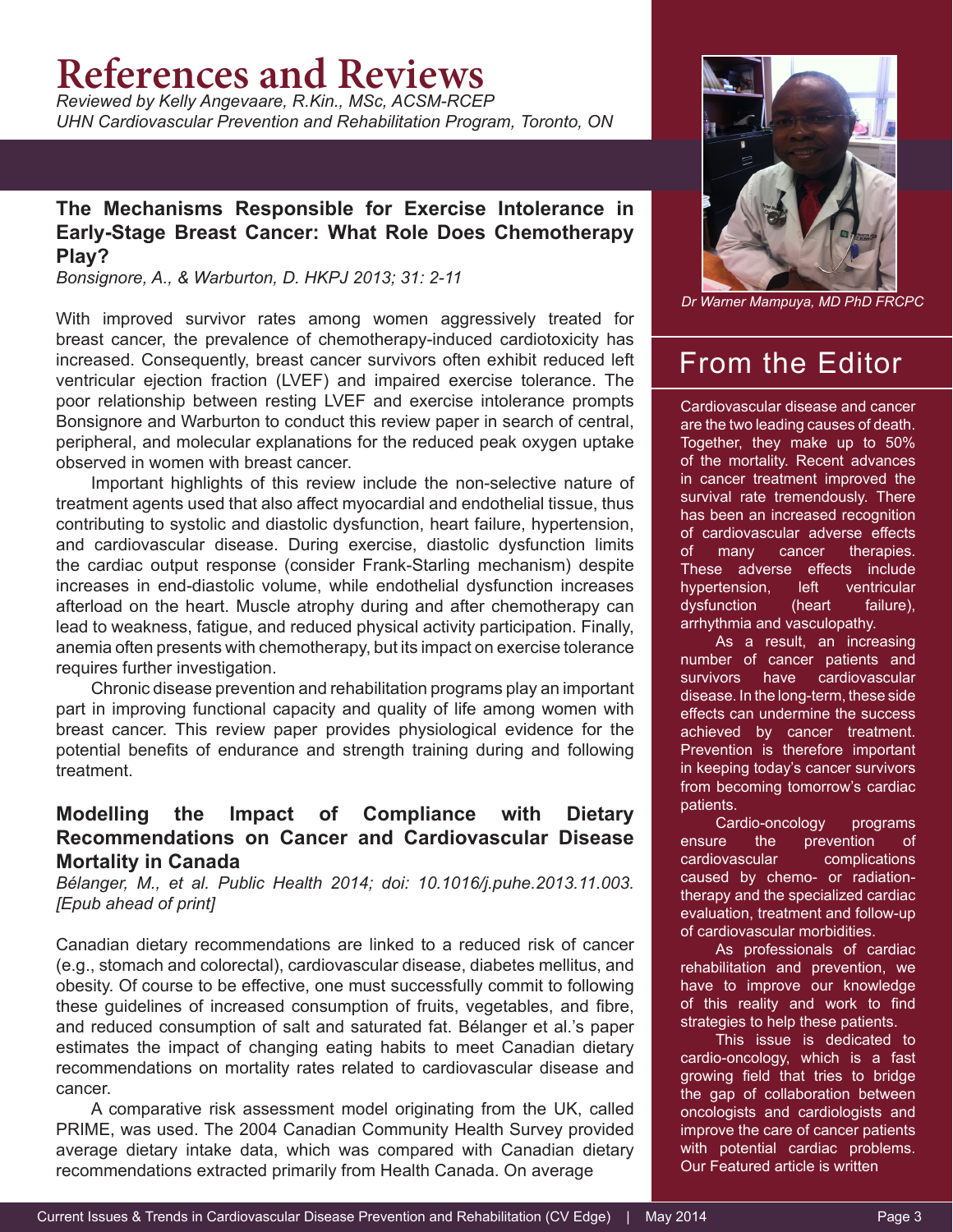Canadians were found to be consuming only 40-50% of the recommended daily intake of fruits and vegetables. Not surprisingly, recommended fibre intake was also low, while average salt and fat intake exceeded recommendations. Overall, changing average dietary habits to meet Canadian guidelines produced an annual estimate of 30%, 540 potentially averted or delayed deaths. Adequate fruit and vegetable consumption had the greatest impact on modifying risk for cardiovascular disease and cancer.

This paper emphasizes the value of continued collaborative efforts between registered dietitians, primary care professionals, and public health experts to assist Canadians in adopting dietary recommendations known to improve health. Promoting regular screening of dietary habits in primary care, and access to registered dietitians, particularly among Canadians identified as high risk for cardiovascular disease or cancer, is important from both a prevention and rehabilitation perspective.

*Reviewed by Yu Chen Yue, medical student, University of Sherbrooke:*

#### **CRIB—the use of Cardiac Rehabilitation Services to Aid the Recovery of Patients with Bowel Cancer: a Pilot Randomised Controlled Trial (RCT) with Embedded Feasibility Study.**

*Munro J, Adams R, Campbell A, et al. BMJ Open 2014;4:e004684. doi:10.1136/bmjopen 2013- 004684*

Globally more than 1 million people get colorectal cancer every year. It is the second most common cause of cancer in women and the third most common in men. It is also the fourth most common cause of cancer death after lung, stomach, and liver cancer. It is more common in developed countries. Colorectal cancer patients as well as patients with other types of cancer will experience physical and psychological problems during and after their cancer treatment. Furthermore, survivors of colorectal cancer seem to demonstrate lower physical activity participation rate. Often, these problems are not easy to deal with.

This study explores in a randomized controlled manner the feasibility and accessibility of supervised exercise sessions run by a cardiac physiotherapist to colorectal cancer patients. Although this study does not test the effectiveness of cardiac rehabilitation for patients with colorectal cancer, past studies suggest that increased physical activity is associated with improved mortality related to colorectal cancer and quality of life. This is a two-phased pilot study, which will enroll a total of 78 patients: 12 patients in one site for phase 1 and 66 patients in 3 sites for phase 2. Phase 1 consists of intervention testing and feasibility study and phase 2 includes the pilot randomized and controlled trial with a process evaluation.

The primary outcome is accelerometer measured physical activity. Secondary outcomes include self-report physical activity, quality of life, anxiety, depression and fatigue. Factors affecting adherence and outcomes will also be evaluated.

This is the first study of its kind in colorectal cancer patients. It will be interesting to follow the results because if conducted successfully, they will provide valuable insight into the growing field of cardio-oncology and help improve patient care.

by Dr Jeffrey Sulpher from the division of medical oncology at the Ottawa Hospital Cancer Centre. He introduces to us the Ottawa Cardiac Oncology Program and the Canadian cardiac oncology network. This highlights the importance of this field and the network that works to bring together oncologists and cardiologists.

We also reviewed 3 articles that demonstrate how wide and varied the field of cardio-oncology is. The first article reviews the physiological basis of the benefits of potential exercise training for cancer patients. The second article is an example of the interdisciplinary collaboration that should characterize the work of cardio-oncology teams. In this case dietitians' work is singled out. The third article introduces the first randomised controlled trial to test the feasibility and acceptability of cardiac rehabilitation for patients with colorectal cancer. The results of this trial will be important to follow as it might provide evidence for cardiac rehabilitation services for cancer patients.

We have a very informative case study on anthracyclin-induced cardiomyopathy by Dr Christopher Johnson, cardiologist from the University of Ottawa.

Cardio-oncology programs are emerging all over the world, and we profile an innovative rehabilitation program from England that offers physical activity programs to cancer and cardiac patients.

We hope that addressing the need of this emerging field in this bulletin can open opportunities for clinical and research activities, collaboration and exchange of ideas and initiatives to better serve our cancer patients.

Lastly, CACPR President Simon Bacon and Executive Director Stacey Grocholski will bring us some updates on CACPR's activities.

Please don't miss our next edition, which will deal with quality indicators in cardiac rehabilitation and prevention. Please do not hesitate to contact any member of the Editorial Board with any suggestions for upcoming issues.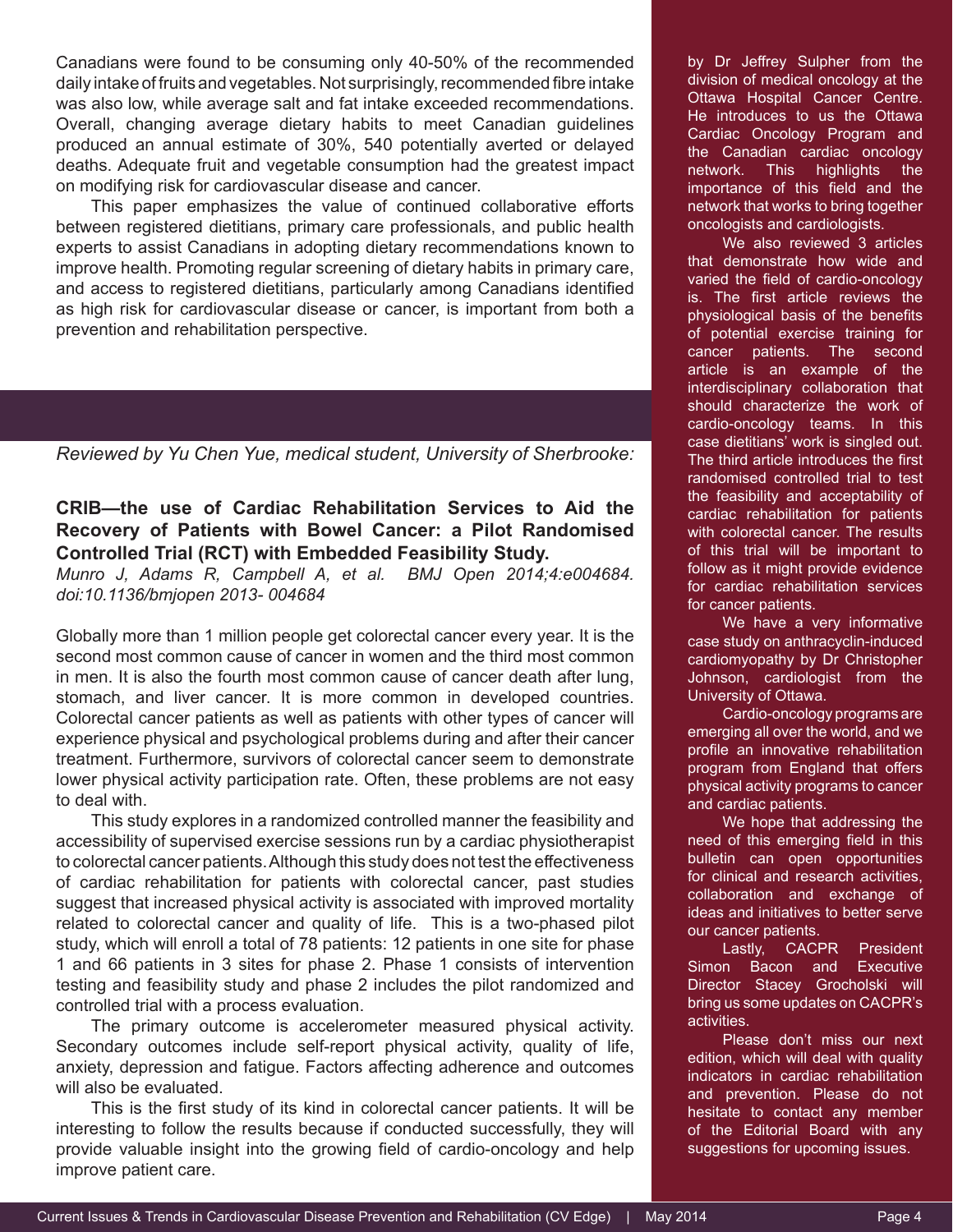## **Case Study**

*John Buckley, BPE, MSc, PhD - British Association for Cardiovascular Prevention and Rehabilitation*

#### **Anthracycline Induced Cardiomyopathy: Favourable Response to Medical Therapy In Spite of Remote Anthracycline Exposure.**

Christopher Johnson MD<sup>1</sup>, Susan Dent MD<sup>2</sup>, Jeffrey Sulpherb, Sean Hopkins<sup>3</sup>, Nadine Grahamb, Angeline Law MD<sup>1</sup>, Ellamae Stadnik MD<sup>1</sup>, and Michele Turek MD<sup>1</sup>; 1Division of Cardiology, Department of Medicine, University of Ottawa, Ottawa, *Ontario, Canada, 2Division of Medical Oncology, Department of Medicine, University of Ottawa, Ottawa, Ontario, Canada. 3Department of Pharmacy, The Ottawa Hospital Cancer Center, Ottawa, Ontario, Canada*



A 63 year old woman presents with symptoms and signs of heart failure. She received anthracycline chemotherapy for early stage breast cancer 18 years prior to presentation. Her echocardiogram reveals an ejection fraction (EF) of 25%. Cardiac CT confirms normal coronaries, and reveals a bony metastasis due to recurrent breast cancer.

She is treated with an ACE inhibitor and a beta blocker with prompt clinical improvement. Over several years, her EF improves into the low-normal range. She has no heart failure symptoms and has not been hospitalized.

Anthracyclines irreversibly injure myocytes, resulting in a dose-dependent risk of cardiotoxicity<sup>1</sup>. Heart failure can occur early, but even remote exposure

confers a lifelong risk of heart failure. Left ventricular EF is measured before and after anthracycline chemotherapy. Definitions of cardiotoxicity following anthracycline exposure include: a drop of 10 EF units to an EF < 50 or 55, a drop of 20 EF units but the EF remains > 50 or 55, and any drop in EF into the abnormal range (< 50 or < 55).

Early treatment of anthracycline induced cardiotoxicity with angiotensin converting enzyme inhibitors and beta blockers has been associated with good clinical and EF outcomes<sup>2</sup>. Our patient had a long interval between anthracycline exposure and initiation of heart failure medical therapy, yet still had a favourable clinical and EF response.

Due to their efficacy, anthracyclines continue to be used in breast and many other cancers, with important implications for cardiovascular risk and the global burden of heart failure. There are currently no firm guidelines for long term EF surveillance following anthracycline exposure. Patients and their health care providers should be aware of the potential for late onset of anthracycline induced cardiomyopathy.

#### *References:*

*1. Khouri MG, Douglas PS, Mackey JR, et al. Cancer Therapy-Induced Cardiac Toxicity in Early Breast Cancer: Addressing the Unresolved Issues. Circulation 2012;126:2749-2763*

*2. Cardinale D, Colombo A, Lamantia G, et al. Anthracycline-Induced Cardiomyopathy: Clinical Relevance and Response to Pharmacologic Therapy. J Am Coll Cardiol 2010;55:213-220.*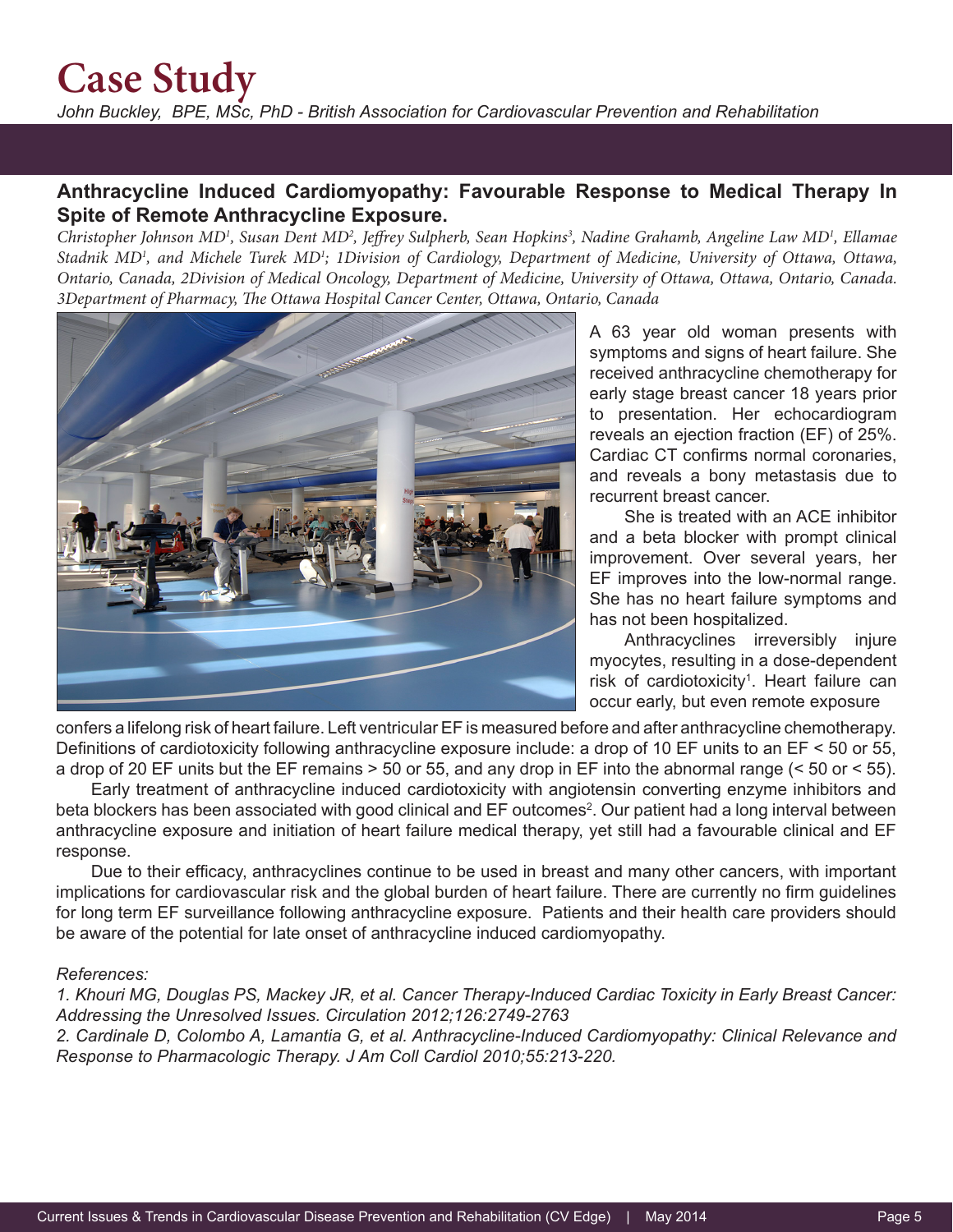## **Building your Professional Profile**

*John Buckley, BPE, MSc, PhD - British Association for Cardiovascular Prevention and Rehabilitation*

#### **Cancer Patients in a Cardiac Rehabilitation Setting**

*The Action Heart and Action Health Rehabilitation Teams, Dudley Group NHS Foundation Trust, West Midlands, England*



#### **Introduction**

The Action Heart programme, based at Russells Hall Hospital in Dudley, West Midlands has been established for some while, its early beginnings being traced back to the mid 1970s. Since its inception, the programme has steadily developed from an exercise programme for post myocardial infarction patients into what would be described today as a truly inclusive and comprehensive programme: offering exercise prescription lifestyle analysis and counselling for all patients, whatever their cardiac diagnosis.

In recent years, the Action Heart programme has also collaborated with Dudley's Public Health Department to provide a borough wide Exercise Referral

Programme for any individuals deemed to be at risk of developing cardiovascular disease (CVD) and for whom lack of physical activity has been established as one of their risk factors. The Exercise Referral Scheme also involves the Council's three leisure centres, whose staff are trained to accept low and moderate risk individuals.

The Action Heart programme has also been approached to take on other CVD patient groups and has been involved with specific projects, including patients with transient ischaemic attack (TIA), stroke, rheumatoid arthritis and peripheral arterial disease. These developments were recognised in the CVD Outcomes Strategy document, published by the Department of Health in 2013, encouraging services to consider working in a more generic manner in contrast to working in 'silo' fashion<sup>1</sup>.

#### **Physical Activity and Cancer**

There is robust and mounting evidence which suggests that regular physical activity after the diagnosis and treatment of most cancers, in particular breast and colorectal cancers, can improve quality of life, decrease the utilisation of health services and promote early return to work. It is also accepted that common impairment suffered by cancer survivors may be prevented or favourably affected by physical activity.

In contrast to this evidence, efforts to encourage physical activity are not a routine element of cancer treatment and rehabilitation pathways. Furthermore, the Macmillan cancer organisation also reports that physical activity in cancer survivors declines with up to a 30% loss in physical activity reported.

Accordingly, there is a wide gap between evidence and practice, a lack of structured rehabilitation services with a resulting failure to convert evidence into practice, thereby disadvantaging the survival potential of cancer patients.

#### **Cardiac/Cancer Rehabilitation 'Overlap'**

In practice, the number of patients living with cancer is increasing dramatically. The current figure of two million people in the United Kingdom is predicted to rise by more than 3% each year<sup>3</sup>. In Action Heart's case, a scan of our database revealed that approximately 5% of the programme's cardiac referrals also had a past or current cancer diagnosis on entry to the programme. Furthermore, as Action Heart routinely provides twelve months of surveillance, it is not uncommon for patients to be diagnosed with cancer during their time on the programme.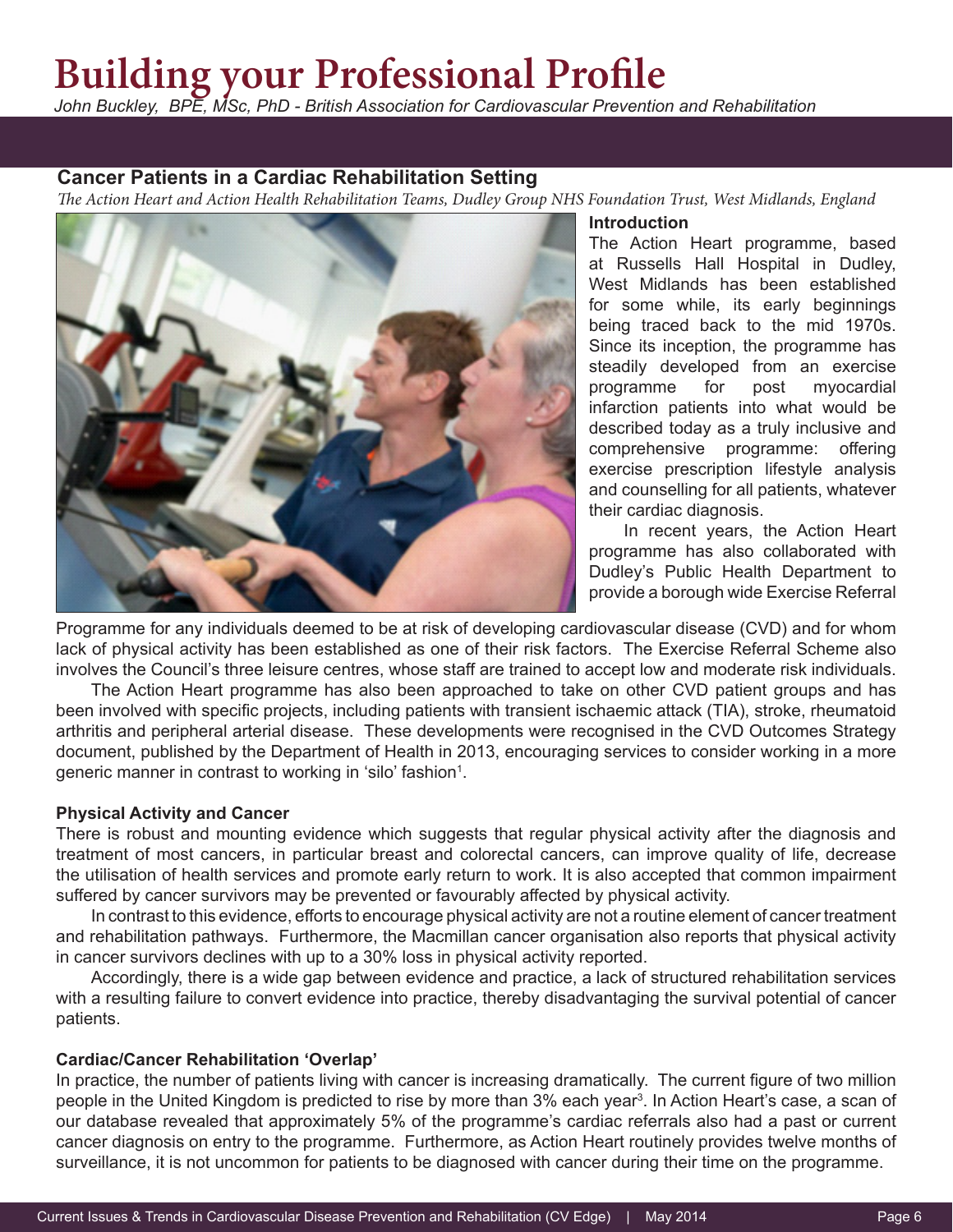The Action Heart experience suggests that most cardiac rehabilitation programmes will also have experience of working with patients with cancer.

#### **Physical Activity Targets**

In cancer patients, the physical activity targets will vary according to their position in the treatment pathway. There is evidence that becoming, or remaining, active pre, during and post surgery/chemotherapy/radiotherapy can be beneficial. In general, any increase in activity is a worthwhile step, although specific targets for different cancers are yet to be established. In the absence of such targets it seems sensible to adopt the Physical Activity Guidelines recommended by the Department of Health<sup>3</sup>. Specifically, the guidelines recommend that adults (19-64 years) and older adults (greater than 65 years) achieve a weekly physical activity dose adding up to at least 150 minutes of moderate intensity activity, in bouts of 10 minutes or more; one way to approach this is to undertake 30 minutes of activity on at least 5 days per week. Alternatively, the guidelines state that comparable benefits can be achieved by 75 minutes of vigorous intensity, or via appropriate combination of moderate and vigorous physical intensity. Physical activity in patients treated with cancer often declines below these recommended levels.

The link between Breast Cancer and CVD mortality also suggests this Department of Health target to be appropriate for cancer patients. The evidence that links CVD risk and Breast Cancer is already robust<sup>4</sup> with an element of the increased risk being due to chemotoxicity<sup>5</sup>. Accordingly, there is a real need to address the risk of CVD in breast cancer survivors and a strong case for linking cardiac and cancer services where appropriate. In summary, there is a good deal of synergy between the physical activity targets for cancer and cardiac patients.

#### **'Action Health'- The Vision**

The Action Heart Centre at Russells Hall Hospital hosts an excellent exercise rehabilitation facility and it was probably a natural progression for the cancer teams to look towards Action Heart to develop a physical activity service for their cancer patients. This collaboration led to a successful grant application to the Macmillan organisation and 'Action Health' was born (the change of name was to assure patients they were not being referred to the wrong department!).

The overall aim of the 'Action Health' project was to establish an effective, efficient and sustainable physical activity service for Dudley patients being treated with, for example, breast, colorectal, urological, skin, gynaecological and haematological cancer. The service was designed to speed up the integration of physical activity as part of cancer treatment and to maximise the numbers of cancer survivors achieving the minimum level of physical activity recommended by the Department of Health.

The Action Heart Centre at Russells Hall Hospital remains the hub for the Action Health Team and is utilised to promote physical activity in the early stages of cancer rehabilitation. Existing links with physical activity stations in the community (due to Dudley's Exercise Referral Scheme) are utilised to provide patients with a menu of options, in an attempt to optimise compliance to the desired dose of physical activity.

#### **Action Health – The Service**

#### **Consultation and Self Determination**

Once a referral has been received the patient is contacted by a member of the Action Health Team and invited for a one to one consultation. During this consultation the patient is encouraged to take control of their situation and to help decide the most appropriate physical activity station for their circumstances. The Action Health staff also help to triage patients to the most suitable physical activity station, taking into account their preferences and the amount of support/surveillance they may require.

Physical Activity Stations

- Action Heart Centre
- Dudley Leisure Centres (x3)
- Outdoor Gyms (x8)
- Walking Groups
- Independent Exercise

#### **Exercise Intervention**

All 'Action Health' patients are offered a twelve week physical activity intervention at their agreed physical activity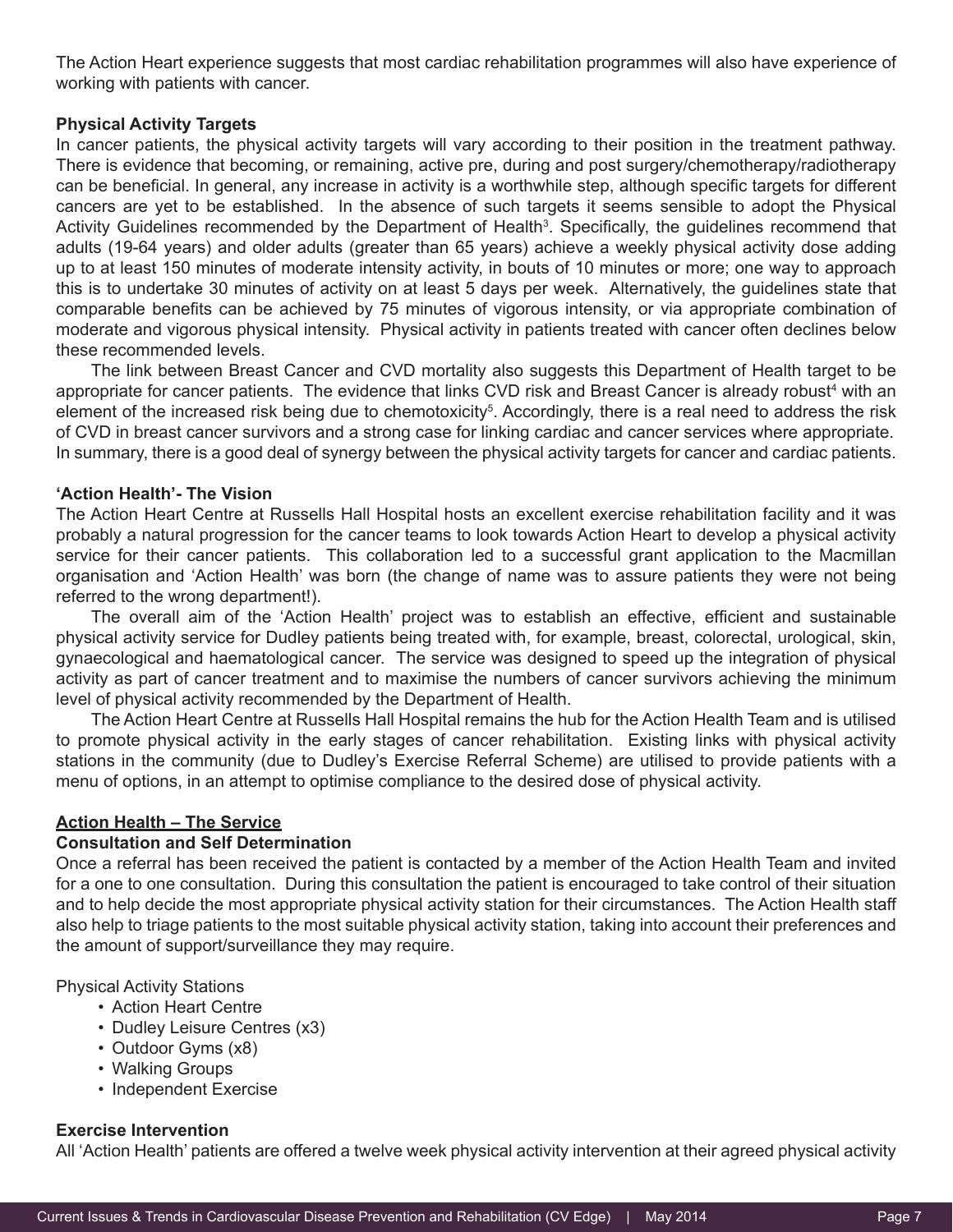station and are routinely supported by the Action Health staff. There is an interim consultation after 6 weeks, to assess progress and to formulate an activity plan to adopt once they complete the programme after 12 weeks.

#### **Action Health Research**

Physical activity and its role in the prevention and treatment of cancer is a very ripe area for current and future research.

The 'Action Health' project will also be making a contribution to the evidence base in the use of physical activity with cancer patients. A sub group of patients is undertaking a number of physiological, psychological and quality of life assessments to help establish the effectiveness of the intervention.

#### **Experience to Date**

The 'Action Health' project has been developing extremely well and will likely have received its one hundredth referral by the time this article is published. It is worth noting that the great majority of patients to date have chosen the supervised route, opting to exercise in the Action Heart Centre for their 12 weeks of physical activity. They have appreciated the support offered by the 'Action Health' team and have welcomed the opportunity to discuss their general situation with a health professional.

An important component of the project's success has been the collaboration between the cancer and cardiac rehabilitation teams. This collaboration has involved an exchange of information and training amongst the doctors, nurses, physiotherapists and exercise instructors. In principle, staff with experience of working with cardiac patients (associated psychological, lifestyle, fatigue and mobility issues) appear well placed to care for cancer patients with appropriate support from the cancer teams. In Action Heart's experience, this interdepartmental support has been far more beneficial than any 'stand alone' courses.

The 'Action Health' project appears well set to become an important addition to Dudley's portfolio of physical activity services.

#### **Conclusion**

One of the consequences of our aging population is that many people will live with more than one long term medical condition. Although research does not generally reflect this fact, often screening out co-morbidities as a confounding factor in single condition trials, services will soon have to accommodate such patients as a matter of course. This should help to develop more generic services, where deemed appropriate for the patients' needs and may provide exciting opportunities for existing services to collaborate or expand.

As funding for new developments in the NHS is scarce at present, it may be beneficial for potential new initiatives to explore collaborative opportunities within existing physical activity services. The 'Action Health' service is a partnership between the Action Heart cardiac rehabilitation team and Dudley's cancer teams. Cardiac rehabilitation programmes are widely available within the UK and typically include exercise expertise within the multi-disciplinary team. Accordingly, other areas in the UK may be able to form similar partnerships, consolidate the use and sustainability of facilities/personnel and demonstrate to commissioners that their funding has been optimised.

#### *References*

*1. Cardiovascular Disease Outcomes Strategy – Improving outcomes for people with or at risk of cardiovascular disease – Department of Health 2013*

*2. (Department of Health, Physical Activity, Health Improvement and Protection, 2011).* 

*3. Maddams J, Brewster D, Gavin A, et al. Cancer Prevalence in the United Kingdom: estimates for 2008. Br J Cancer 2009; 101(3): 541-547.*

*4. Patnaik J, Byers T, et al. Cardiovascular disease competes with breast cancer as the leading cause of death for older females diagnosed with breast cancer: a retrospective cohort study. Breast Cancer Research 2011, 13:R64. Available at http://breast-cancer-research.com/content/13/3/R64*

*5. Azim HA, E de Azambuja, etal. Long-term effects of adjuvant chemotherapy in breast cancer. Annals of Oncology 2011;22: 1939-1947*

*Please contact actionhealth@actionheart.com for enquiries and to receive an electronic poster describing the cancer service in more detail.*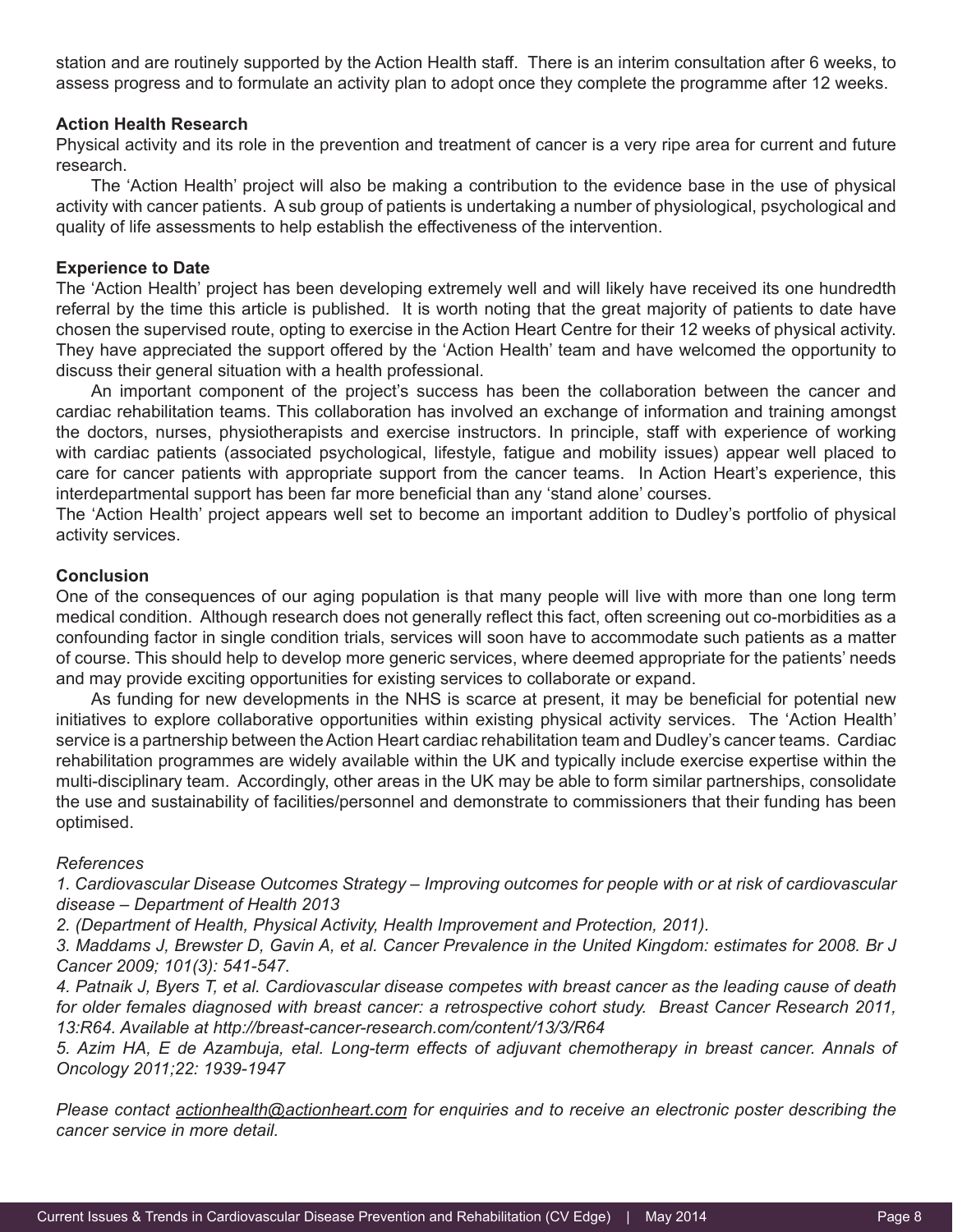

# OCTOBER 25 & 26 VANCOUVER, BC

#### **CACPR ANNUAL CONFERENCE & SYMPOSIUM**

In conjunction with Canadian Cardiovascular Congress (CCC), the CACPR annual conference provides an opportunity to network with other cardiac rehab professionals, learn critical information that will enhanced program performance and delivery and meet leading experts sharing the latest research and best practices. Be sure to register under CACPR – June 2nd registration opens.

### Exhibitors

The CACPR Showcase is divided into 4 categories of exhibitors: Cardiac Rehab Programs, Conference Sponsors, For-Profit Organization/Business and Non-profit organizations. A chance to showcase your program or perhaps a project you are working on. Don't delay, apply today as spaces are limited - visit: http://cacr.ca/professional\_development/Symposium.cfm

### Leadership Awards

Recognize a fellow member for a leadership award in the area of Clinical Practice, Research, Education/Knowledge Transfer and Advocacy. Nominate someone today:

http://cacr.ca/awards/LeadershipAwardApplication.cfm



John Stanton Plenary Speaker Cardiovascular Prevention… Together we can do it!

Canada is treated with innovative success in Cardiovascular care manifested in diagnosis, treatment and recovery and now it's time for a collective and pro-active approach to prevention. We know the problems and many of the solutions. John Stanton has influenced 100's of thousands of North Americans to overcome the fear of embarrassment and lace up to a more athletic and healthy lifestyle. He will motivate you to take charge with some innovative ideas on improving your personal, professional and community approach to health care. Don't miss this session *Sunday, October 26 at 3PM.*



Social Evening Saturday, October 25 *Steamworks Brew Pub - 375 Water St. Limited seats available*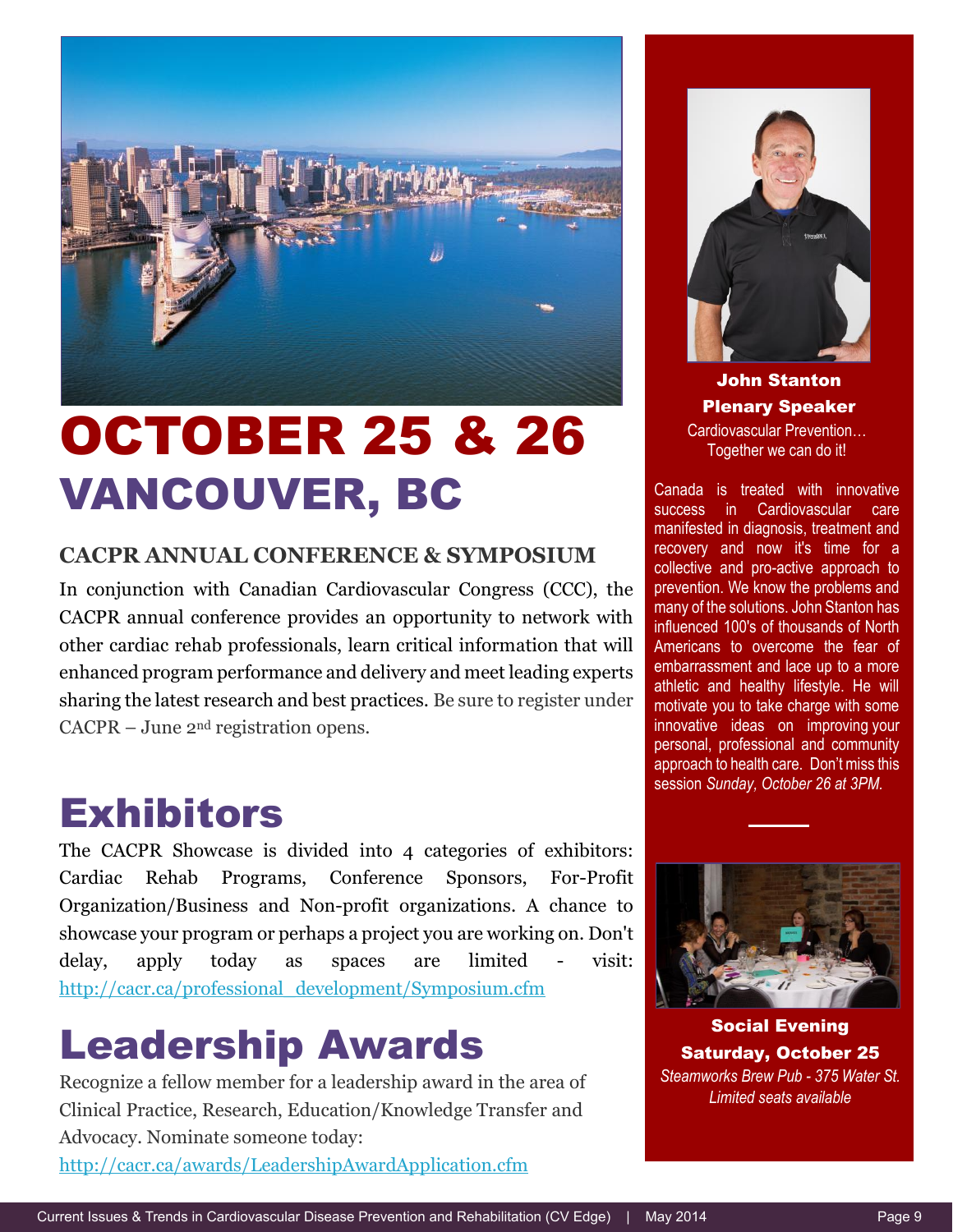# **From the President**

It has now been nearly 6 months since I officially took over the reins at the Association and what a 6 months it has been. As an organisation we have made the bold step to rebrand ourselves. The expansion of our name to include cardiovascular, rather than cardiac, and prevention is really in recognition of the broad amount of great work that you, our members, do on a day-to-day basis. However, with this rebranding comes the responsibility to deliver an organisation which meets the needs of a much wider group of stakeholders. To address this, the executive and board have been busy looking at potential new services and products that we can create and deliver that will enhance the work and research of our current, and potentially new, members. Over the coming year we will be asking feedback on some potential new products and I encourage all of you to actively participate in this as you have a great opportunity to sculpt and enhance the things that your Association offers.

This continual effort to provide more and better benefits to you our members is occurring with a backdrop of reduced support from our sponsors. As with every similar organisation CACPR has seen a steady decline in sponsorship income over the last 3 years. This has had a notable impact on our budget, where we have run a deficit for the last couple of years. Though the Association is still in good financial health it is clear that no organisation can survive when it loses money every year. One of the key themes that has been present in the board discussions over the last 6-18 months has been about diversifying our income stream and becoming less dependent on the annual meeting to generate monies. We have also taken a hard look at our expenditure and have refined the organisation to be as streamlined as possible. As we move forward there may be some hard decisions that may need to be made to secure the organisations short-term stability and put in place measures which will allow us to grow and prosper in the medium to long term.

One key aspect of navigating these exciting, but challenging, times is to ensure that the Association actively keeps you, our members, informed and engaged in the process. To this end I would like to highlight the up and coming elections (for which there are more details within this issue). The vibrancy of the Association is due to the dedicated participation of the membership in the running of the Association. I encourage each of you to take an active role in the voting process - collectively we are stronger together. As ever, we have the capacity to make this great organisation greater.

### *Stacey Grocholski, CACPR Executive Director* **From the Office**

As Simon noted above, the organization has been going through a rebranding process and you may have noticed a few subtle and dramatic changes since January. Most notably, is the change from CICRP to CV Edge. Not only has the name changed, but the design and layout has also styled an updated

# What's New at<br>
CACPR

**Canadian Cardiac Rehab. Registry (CCRR) Data Dictionary 2.0 -** The CCRR Research sub-committee is tasked with reviewing and updating the registry data elements dictionary every 2 years. This first time around, given much input has been received from participating programs, a task force was struck to undertake this task and make recommendations for the CCRR research sub-committee, program liaison sub-committee and larger CCRR committee. The task force is comprised of members of the CCRR research and program liaison sub-committees as well as a member of the Canadian Cardiovascular Society (CCS) data dictionary initiative, with methodological expertise.

Throughout the month of May, we invite CACPR members to provide input on the CCRR Data Dictionary 2.0. Comments can be made on the blog, which will be monitored by the chair of the task force, Dr. Todd Duhamel. All comments will be brought to the task force for consideration and action in June. To access the Data Dictionary 2.0 and the blog, login to our website at www.cacr.ca.

**Cardiac Rehab. Quality Indicators (CR QI's)** - June edition of CV Edge will be dedicated to the implementation of the CR QI's from a national and international perspective. Watch for it in your inbox coming soon!

#### **E-Vote – easier way to select your new board members!**

New for this year, is the ability to vote for board nominees electronically! In the past, we have mailed ballots and accepted your votes via mail. The electronic process will help save some trees, postage, time and will be more efficient. With one click, each member will have access to one (1) anonymous vote and is strictly confidential. Of course, if you prefer to send it via mail or fax, we will accept these as well. After May 21st, you will be able to vote online OR print the Voting Package from our website. The deadline to vote is June 30th. Good luck to all the candidates!